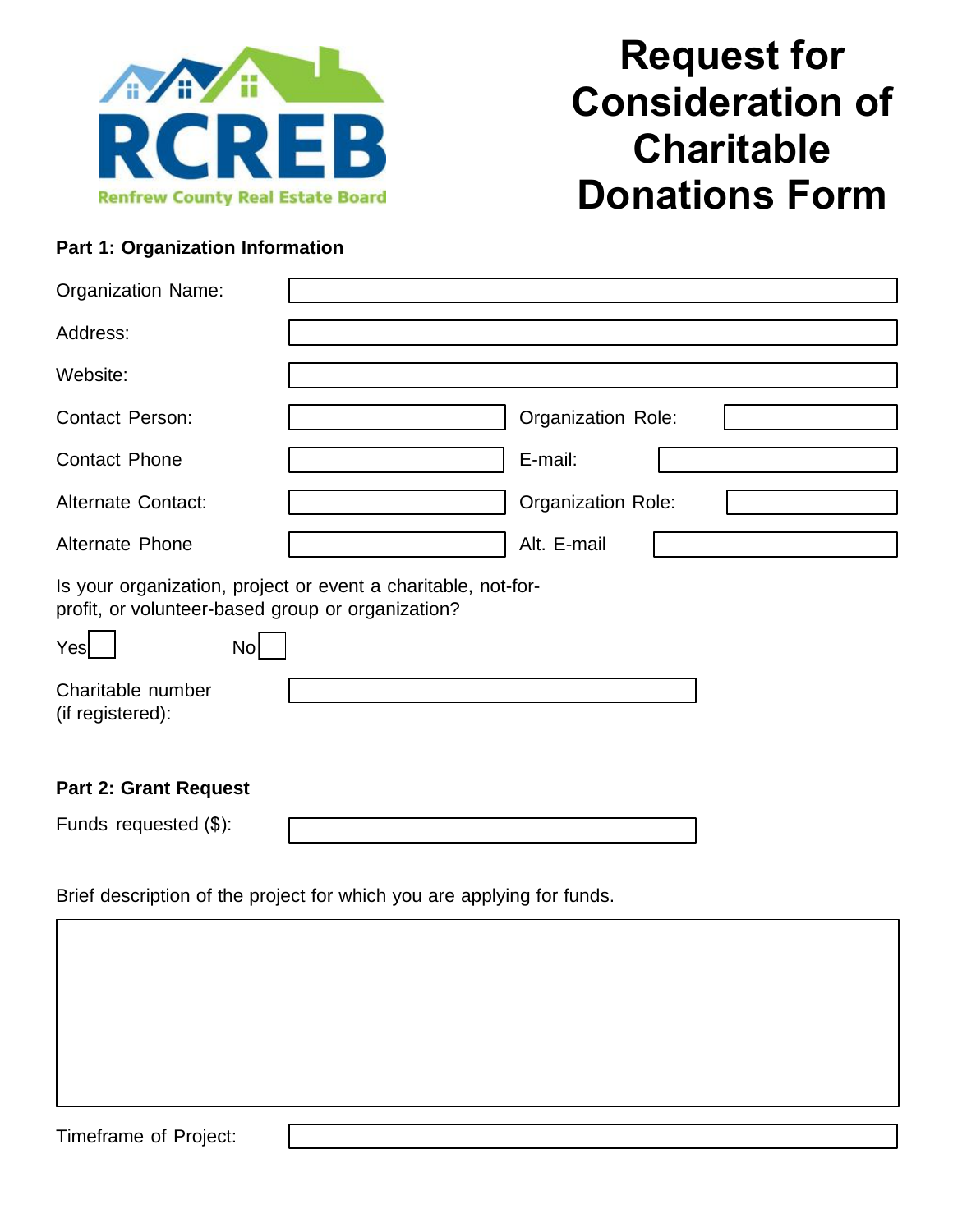## **Part 3: Detailed Project Information**

1. Give details of the normal activities of your group or organization, including your connection to the communities that make up Renfrew County and your long term goals.

2. Describe in detail the project, event or initiative for which you are applying for funding. Include information regarding expected total costs, number of participants and the target audience.

3. Are you receiving / have you applied for funding from other organizations? If so, how much might you be receiving? Source\_\_\_\_\_\_\_\_\_\_\_\_ Amount (\$)\_\_\_\_\_\_\_\_\_\_\_\_\_